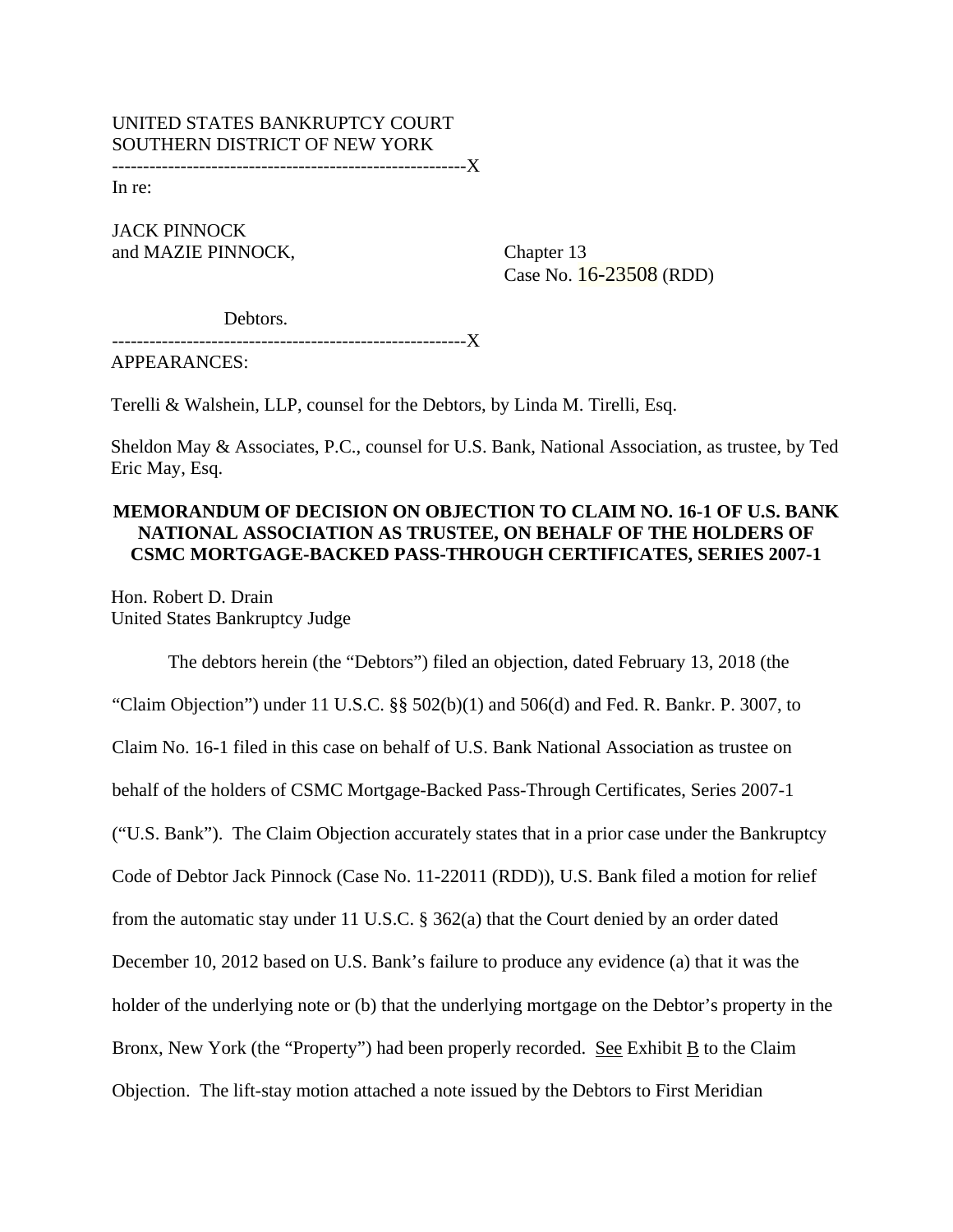Mortgage, A Limited Liability Company ("First Meridian") that contained no subsequent indorsements (the "Note"), and, notwithstanding being given several months to produce evidence of its standing to enforce the Note, U.S. Bank failed to do so.

In the Debtors' present case under the Bankruptcy Code, U.S. Bank's Proof of Claim No. 16-1, dated February 20, 2017, attached the Note along with an undated document titled "Allonge to Promissory Note" purporting to be indorsed in blank by First Meridian (the "Allonge"). Proof of Claim No. 16-1 also attached a Corporate Assignment of Mortgage, dated July 9, 2013, pursuant to which Mortgage Electronic Registration Systems, Inc. ("MERS"), purportedly "as nominee for First Meridian Mortgage Its Successors And Assigns," assigned the mortgage at issue, "together with all moneys now owing or that may hereafter become due in respect thereof," to U.S. Bank.

The Claim Objection contends that the Allonge is not a proper allonge under NY U.C.C.  $\S$  3-202(2) because it was not "firmly affixed" to the Note as required by such section<sup>1</sup> and as evidenced by the fact that it was not attached to the prior lift-stay motion. The Claim Objection further states that the Allonge and the purported assignment of the mortgage were prepared by Richmond Monroe Group, a company whose website states that it "prepares allonge[s]" among other documents for lenders and has a hyperlink to its services for "preparation of missing/intervening assignments," see Exhibit C to the Claim Objection, and therefore also contends that the Allonge and assignment were fraudulent. Further, the Claim Objection contends that MERS had no authority to assign the underlying debt to U.S. Bank.

<sup>&</sup>lt;sup>1</sup> NY U.C.C. § 3-202(2) provides, "An indorsement must be written by or on behalf of the holder and on the instrument or on a paper so firmly affixed thereto as to become a part thereof." (Emphasis added.) Official Uniform Comment 3 to that section states, "Subsection (2) follows decisions holding that a purported indorsement on a mortgage or other separate paper pinned or clipped to an instrument is not sufficient for negotiation. The indorsement must be on the instrument itself or on a paper intended for the purpose which is so firmly affixed to the instrument as to become an extension or part of it. Such a paper is called an allonge."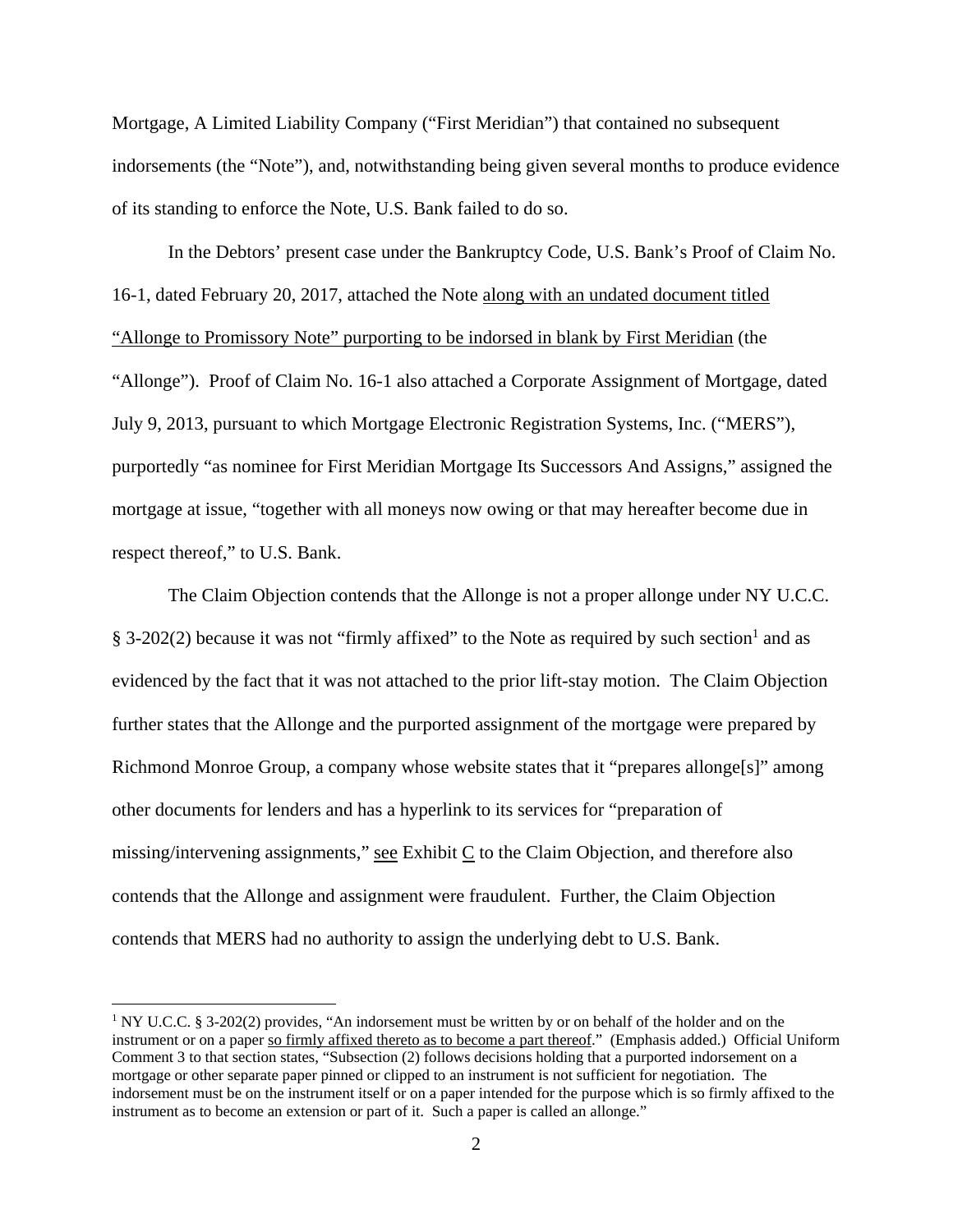Based on these allegations, the Debtors contend that U.S. Bank lacks the ability to enforce the Note and, accordingly, the underlying mortgage under New York law and, therefore, that Claim No. 16-1 should be disallowed and expunged. The Claim Objection further seeks an order declaring the lien securing the Note void pursuant to 11 U.S.C.  $\S 506(d)$ ,<sup>2</sup> including as recorded on behalf of the original lender by MERS.<sup>3</sup>

After due notice, the Court held the initial hearing on the Claim Objection on May 23, 2018. Although U.S. Bank had not filed a response to the Claim Objection, notwithstanding the passage of over three months since service, at the initial hearing its counsel requested more time to do so. The Court therefore set June 4, 2018 as the objection deadline, adjourned the hearing on the Claim Objection, and informed counsel for U.S. Bank that by the deadline it would need to provide extrinsic evidence supporting its contention that it was the holder or transferee entitled to enforce the Note and, therefore, the mortgage under New York law.

U.S. Bank never filed a response to the Claim Objection. Instead, at the adjourned hearing on the Claim Objection, which was ultimately held on September 26, 2018, counsel for U.S. Bank only (a) handed the Court a separate page that appeared to be the original signed Allonge but which was not firmly attached to the Note, which counsel also handed to the Court, and (b) asserted that U.S. Bank had physical possession of the Note. Counsel made no showing, however, as to how, when or from whom U.S. Bank obtained the Note. Nor did U.S. Bank demonstrate MERS's authority to act on First Meridian's behalf with respect to any rights under

<sup>&</sup>lt;sup>2</sup> 11 U.S.C. § 506(d) states, "To the extent that a lien secures a claim against the debtor that is not an allowed secured claim, such lien is void," subject to limited exceptions that do not apply here.

<sup>&</sup>lt;sup>3</sup> Proof of Claim No. 16-1, unlike the prior lift-stay motion, includes the recording cover page filed with the NYC Department of Finance Office of the City Register on behalf of the original lender on October 20, 2006.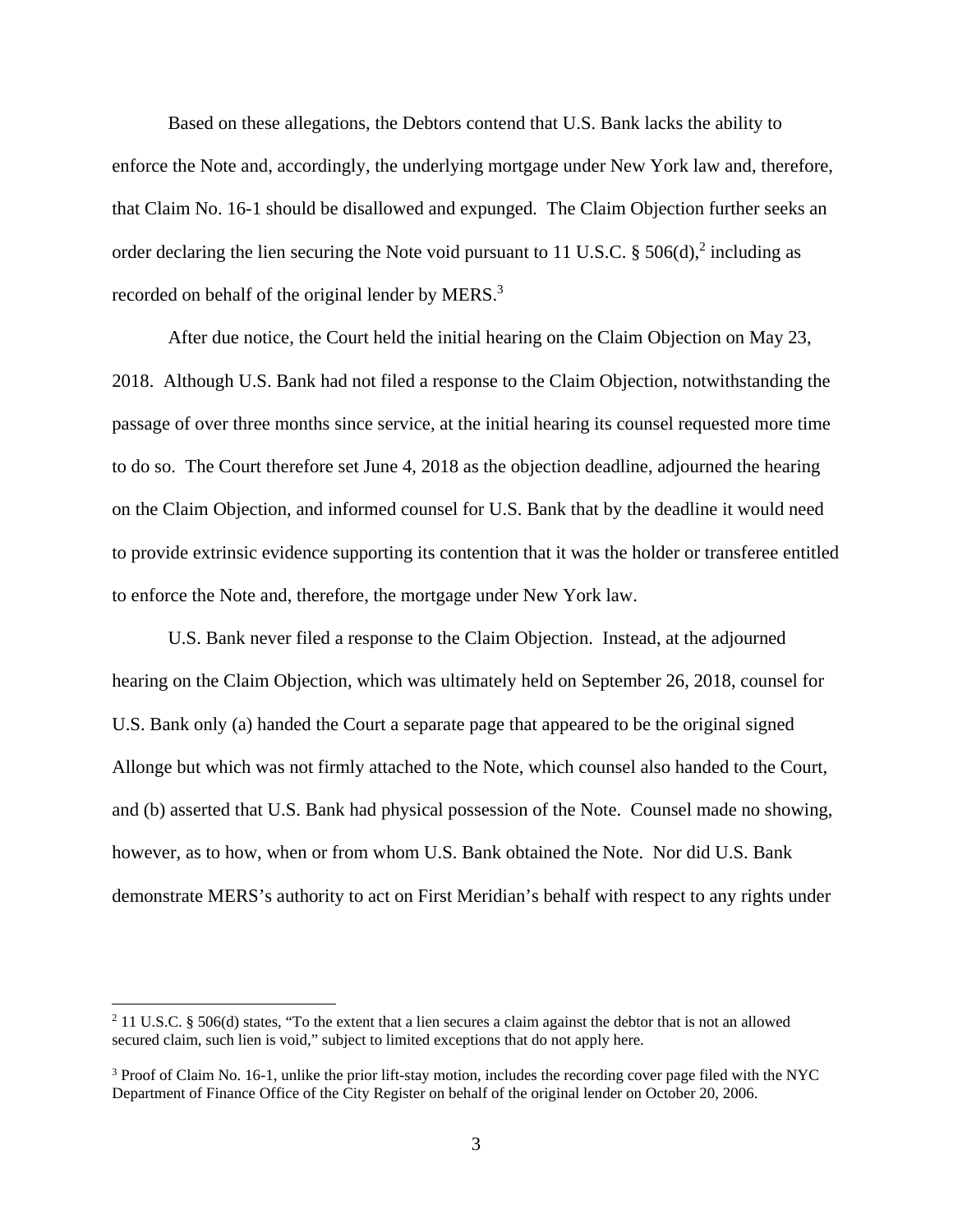the Note, as opposed to the mortgage. Nevertheless, counsel for U.S. Bank contended that U.S. Bank could enforce the Note and mortgage because it possessed the Note.

This Memorandum of Decision states the Court's reasons for concluding that U.S. Bank is not entitled to enforce the Note, and therefore the mortgage, under New York law. It also states why the Debtors' request under 11 U.S.C. § 506(d) is too broad and that the proper relief under that section is to declare U.S. Bank's lien on the Property void but not to declare void the original mortgage on the Property in the hands of any party other than U.S. Bank, its successors and assigns.

### **Jurisdiction**

The Court has jurisdiction over the Claim Objection pursuant to 28 U.S.C. §§ 157(a)-(b) and 1334(b), as a core proceeding under 11 U.S.C. § 157(b)(2)(B) that the Court may determine by a final order under the United States Constitution because it involves the core bankruptcy function of the allowance or disallowance of claims and liens against the Debtors' estate.

#### **Discussion**

**1. Burden of Proof.** A shifting burden of proof applies to objections under 11 U.S.C. § 502(b)(1) to proofs of claim in bankruptcy cases. Under Fed. R. Bankr. P. 3001(f), a proof of claim that complies with the Bankruptcy Rules constitutes prima facie evidence of the validity and amount of the claim. Here, Proof of Claim No. 16-1 conforms to the official claim form and attaches the supporting documents -- the Note, mortgage, and evidence of recordation -- required by Fed. R. Bankr. P. 3001(c), thus entitling it to a presumption of validity. The Debtors therefore must come forth with evidence that if believed would refute at least one of the allegations essential to the claim under applicable law. Sherman v. Novak (In re Reilly), 245 B.R. 768, 773 (2d Cir. BAP 2000); In re Minbatiwalla, 424 B.R. 104, 111-12 (Bankr. S.D.N.Y.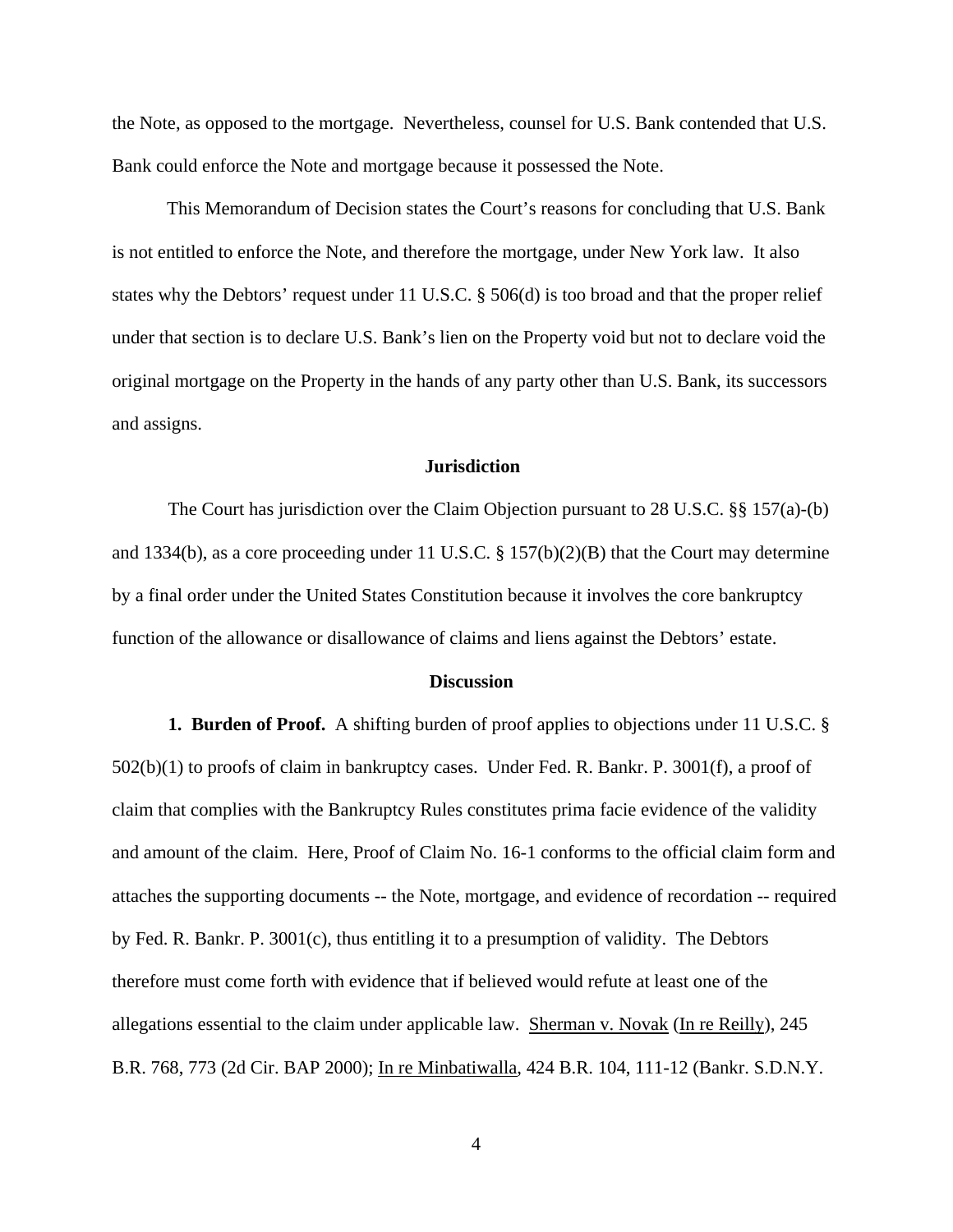2010). This would shift the ultimate burden of proof to U.S. Bank (to the extent applicable nonbankruptcy law places the burden on the claimant). In re Oneida Ltd., 400 B.R. 384, 389 (Bankr. S.D.N.Y. 2009), aff'd sub nom. Peter J. Solomon Co., L.P. v. Oneida Ltd., 2010 U.S. Dist. LEXIS 6500 (S.D.N.Y. Jan. 22, 2010).

**A. U.S. Bank's Standing to Enforce the Note and Mortgage.** Under New York law, which, based on the place of execution of the Note and of the Property, $4$  governs the Claim Objection, U.S. Bank would have an allowed secured claim in this case if it is the proper holder or transferee entitled to enforce the Note.<sup>5</sup> Under New York law, "once a promissory note is transferred from assignor to assignee, the mortgage passes as an incident to the note." In re Idicula, 484 B.R. 284, 288 (Bankr. S.D.N.Y. 2013) (internal quotations omitted). See also Aurora Loan Servs., LLC v. Taylor, 25 N.Y.3d 355, 361 (2015) ("A transfer in full of the obligation automatically transfers the mortgage as well unless the parties agree that the transferor is to retain the mortgage.").

If U.S. Bank lacks standing to enforce the Note, on the other hand, its claim would be disallowed for all purposes, including as a secured claim. In re Idicula, 484 B.R. at 288; GRP Loan, LLC v. Taylor, 95 A.D.3d 1172, 1173, 945 N.Y.S.2d 336 (2d Dep't. 2012) ("Where the issue of standing is raised by a defendant, a plaintiff must prove its standing in order to be entitled to relief."). See also Bank of New York Mellon v. Lane (In re Lane), 589 B.R. 399, 407- 08 (BAP 9<sup>th</sup> Cir. 2018) ("In the context of a claim objection under  $\S$  502(b), the question of whether standing is a substantive or procedural objection has been addressed by only a few

<sup>&</sup>lt;sup>4</sup> The Note also is labelled a "New York Fixed Rate Note," and paragraph 16 of the mortgage specifies New York choice of law. See exhibits to Proof of Claim No. 16-1.

<sup>&</sup>lt;sup>5</sup> The Bankruptcy Code defines a "claim" broadly as, among other things, "right to payment, whether or not such right is reduced to judgment, liquidated, unliquidated, fixed, contingent, matured, unmatured, disputed, undisputed, secured, or unsecured."  $11$  U.S.C. §  $101(5)(A)$ .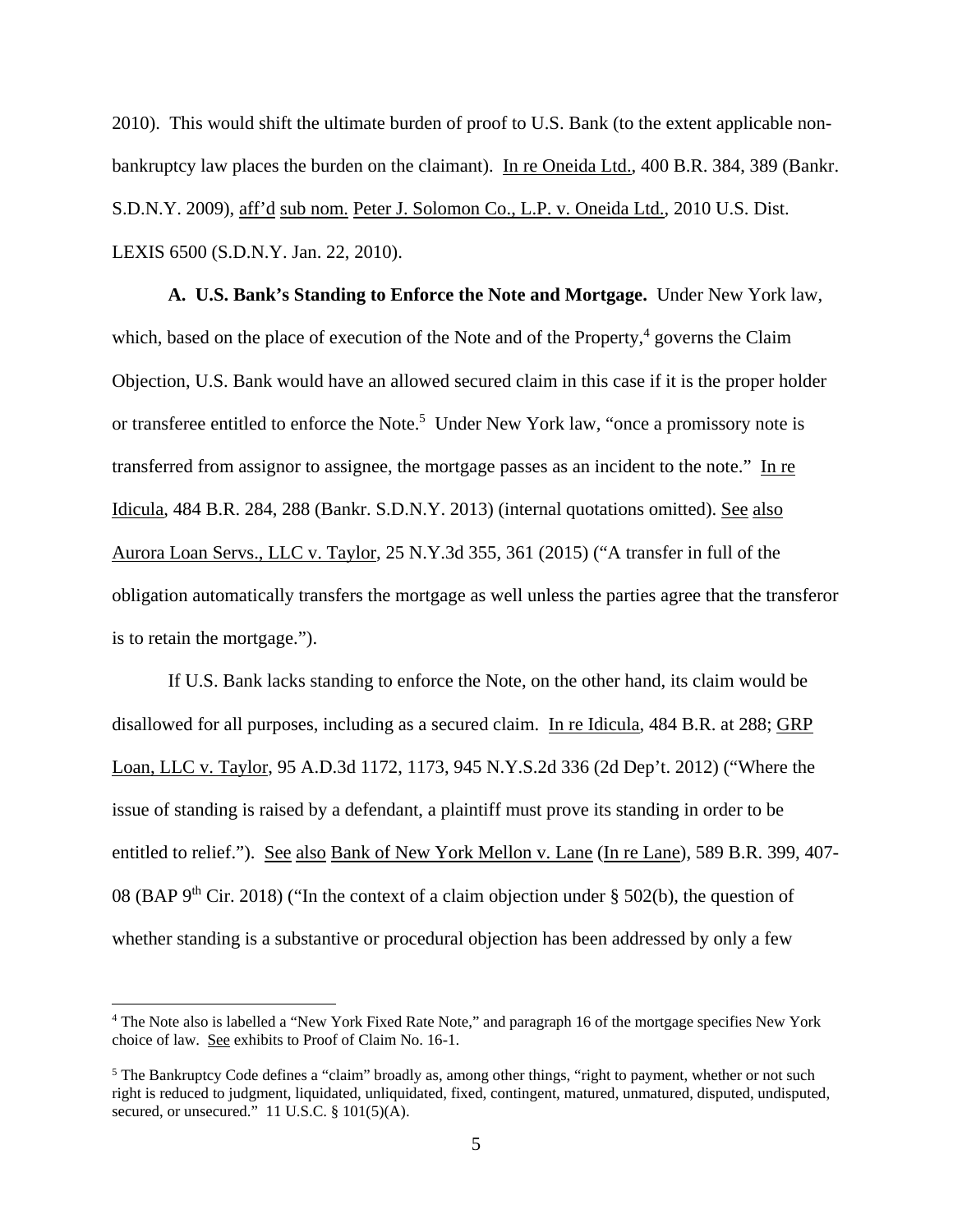courts. However, those courts are unanimous in stating that it is a substantive objection under §  $502(b)(1)$ , which provides that a claim may be disallowed to the extent it is unenforceable against a debtor under any applicable law, including state law."). Here, the Debtors challenge U.S. Bank's standing based on their allegation that it is not a proper holder or transferee entitled to enforce the Note. In light of the facts previously summarized, the Debtors have shifted the burden of proof to U.S. Bank.

There are two recognized ways to transfer a note under New York law: by written assignment and by proof of delivery of possession. In re Benyamin, 587 B.R. 243, 246 (Bankr. S.D.N.Y. 2018). See also GRP Loan, LLC v. Taylor, 95 A.D.3d at 1173; U.S. Bank, N.A. v. Collymore, 68 A.D.3d 752, 754, 890 N.Y.S.2d 578 (2d Dep't 2009).<sup>6</sup> Here, U.S. Bank does not rely on a written assignment, including the MERS Corporate Assignment of Mortgage, but, rather, the fact that it possesses the Note.

Although the terms "transfer," "owner," and "holder" can sometimes be muddied in the case law in this context, mere possession does not give a party the right to enforce a note and mortgage under New York law, however. New York law is clear that a party can establish itself as the "holder" of a negotiable instrument<sup>7</sup> entitled to enforce it if it complies with NY U.C.C. § 3-202(1), which provides,

Negotiation is the transfer of an instrument in such form that the transferee becomes a holder. If the instrument is payable to order it is negotiated by delivery with any necessary indorsement; if payable to bearer it is negotiated by delivery.

<sup>&</sup>lt;sup>6</sup> There continues to be some uncertainty as to whether one can be a transferee solely by assignment without possession. Compare Arnold v. First Citizens Nat'l Bank, 217 F. Supp. 3d 696, 705 (W.D.N.Y. 2016), aff'd on other grounds, Arnold v. First Citizens Nat'l Bank, 693 Fed. Appx. 62 (2d Cir. 2017), and Bank of N.Y. Mellon v. Deane, 41 Misc. 3d 494, 504-506, 970 N.Y.S.2d 427 (Sup. Ct. Kings Cty. 2013). This issue is not before the Court.

<sup>&</sup>lt;sup>7</sup> The Note is a negotiable instrument under NY U.C.C. § 3-104. <u>See Mortgage Elec. Registration Sys., Inc. v.</u> Coakley, 41 A.D.3d 674, 838 N.Y.S.2d 622 (2007).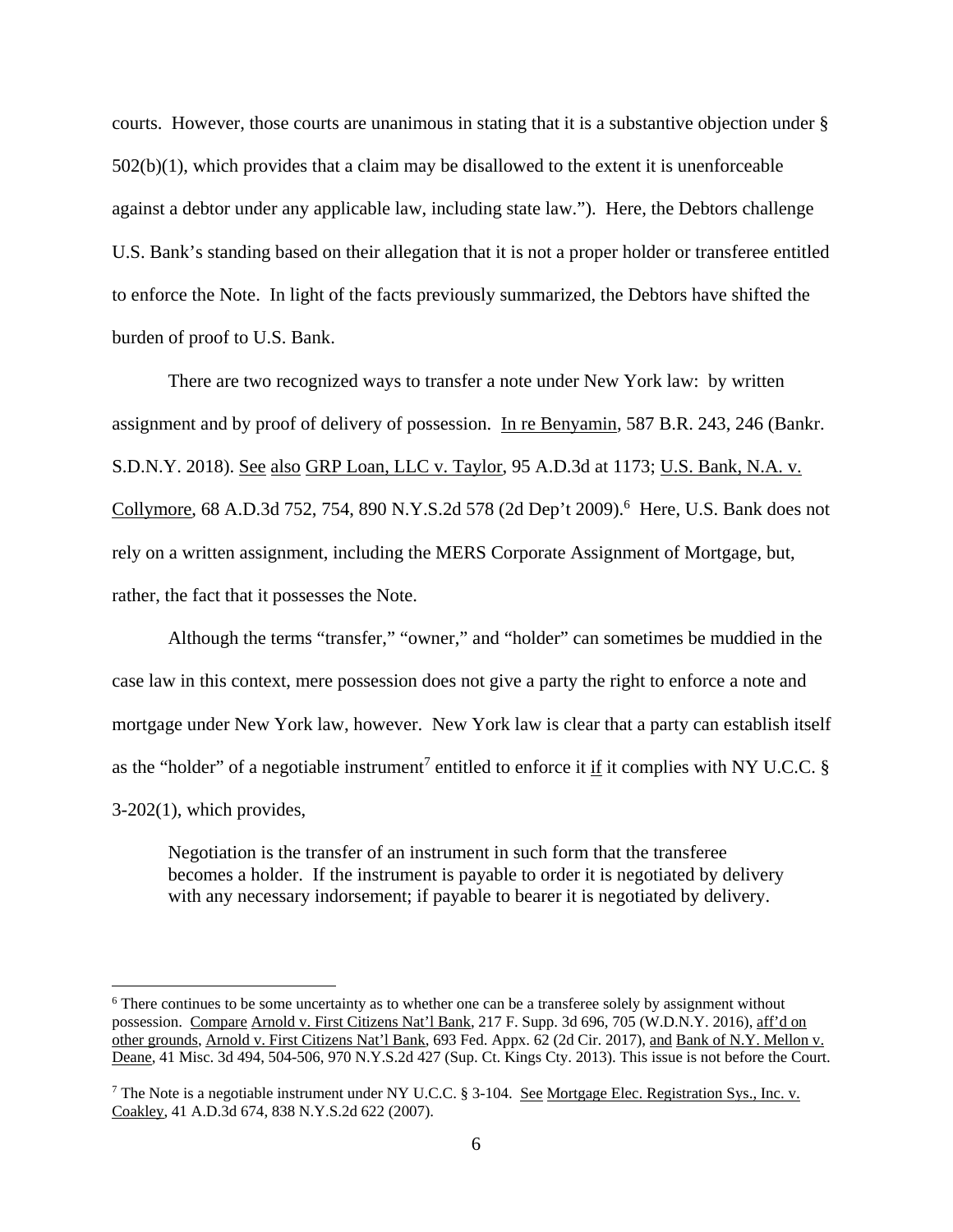See also NY U.C.C. § 1-201(21), defining "holder" of a negotiable instrument as, to the extent here relevant, "(A) a person in possession of a negotiable instrument that is payable either to bearer or to an identified person that is the person in possession." Importantly, a "holder" of an instrument, whether or not he is the owner, may transfer or negotiate it and, except as not relevant here, on payment or satisfaction, discharge it or enforce payment it its own name. NY U.C.C. § 3-301. Thus U.S. Bank would clearly be entitled to enforce the Note under NY U.C.C. §§ 1-201(21), 3-202(1) and 3-301 if the Note were specifically indorsed by the prior owner, First Meridian to U.S. Bank and U.S. Bank possessed the Note (which is not the case here, as the Note is not specifically endorsed by First Meridian to U.S. Bank) or if it possessed the Note indorsed in blank by First Meridian (as U.S. Bank argues is the case here based on the Allonge). See generally, Arnold v. First Citizens Nat'l Bank, 693 Fed. Appx. at 64.

Unfortunately for U.S. Bank, however, the Allonge is not firmly affixed to the Note as required by NY U.C.C. § 3-202(2) and, therefore, U.S. Bank does not qualify as a "holder" under NY U.C.C. § 3-202(1). See Hilton v. U.S. Bank (In re Hilton), 544 B.R. 1, 10-11 (Bankr. N.D.N.Y. 2016) ("While this language sets no specific outer-bounds for the definition of 'affixed,' it is clear that in this case, because the allonge is not at all touching or connected to the note, it does not fall within the UCC's contemplation. Due to this defect, . . . Defendant-Trustee is not a holder by virtue of its possession of a properly indorsed negotiable instrument, but is instead in possession of a note payable to the order of [the original payee]. This, in and of itself, is insufficient to prove Defendant-Trustee's holder status."). (Citations omitted.)

It is possible, however, that U.S. Bank also could establish its right to enforce the Note as a transferee from a "holder" without the Note being specifically indorsed to it or indorsed in blank. As noted by the Second Circuit, "The UCC also permits the transfer of a negotiable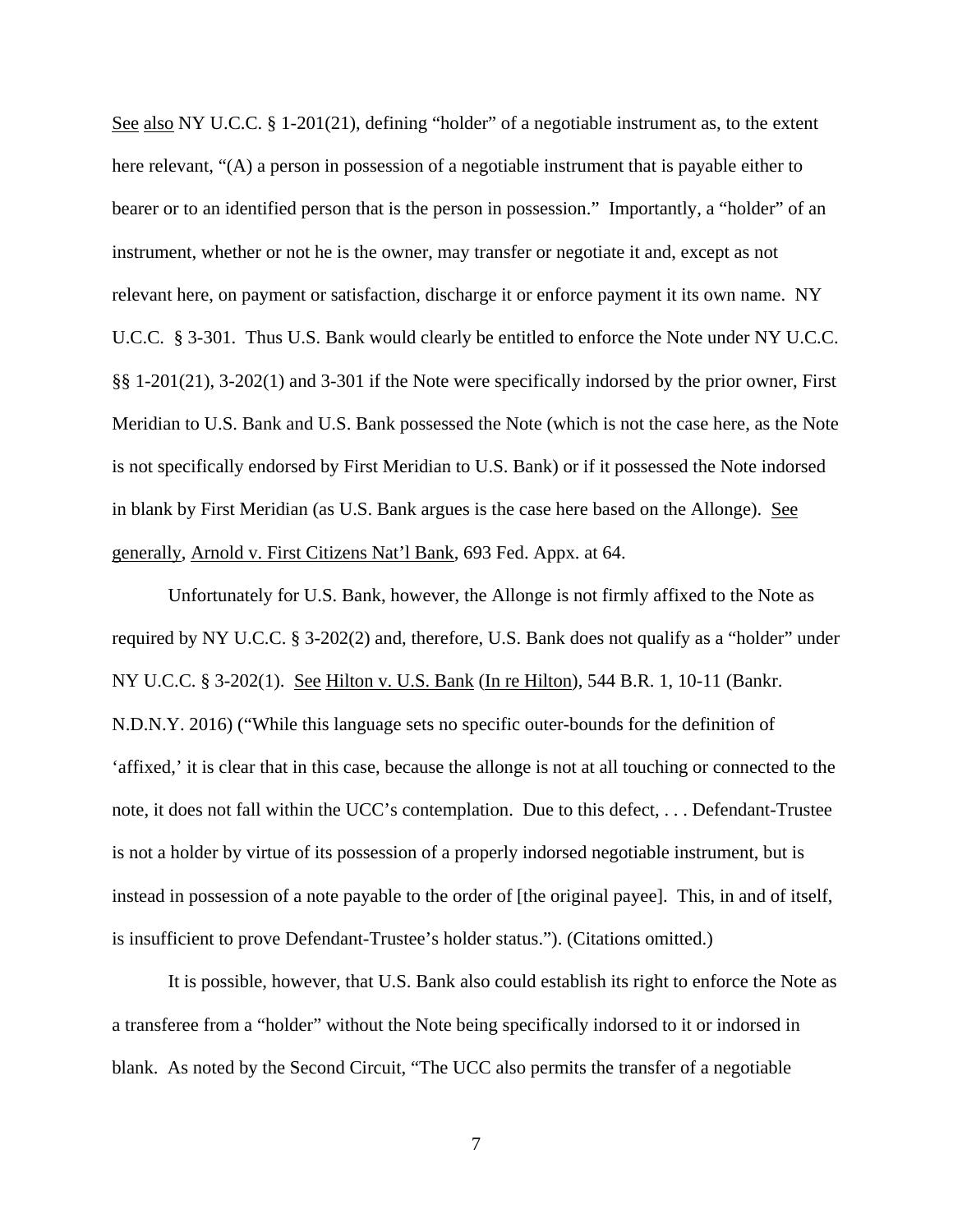instrument, which 'vests in the transferee such rights as the transferor has therein.' N.Y. U.C.C. § 3-201(1). However, New York's version of the UCC does not clearly define the mechanism for a valid 'transfer'" other than to a "holder" under NY U.C.C. §§ 3-202(1) and 3-301. Arnold v. First Citizens Nat'l Bank, 693 Fed. Appx. at 64. Nevertheless, NY U.C.C. § 3-201(1) appears to contemplate transfers of notes by, and therefore to, those who both "holders" and nonholders. See also, Official Uniform Comment 1 to NY U.C.C. § 3-201: "The section applies to any transfer, whether by a holder or not."

Some courts have filled in the enforceability gap not just by relying on another written agreement, as did the Second Circuit in Arnold, id. at 6 (loan agreements to the lenders), but by holding that, with proper proof, mere possession -- although not enough without a proper indorsement to establish prima facie standing<sup>8</sup> -- can establish not only the transfer of ownership of a note but also the ability to enforce it and the related mortgage, as discussed below. But see CIT Bank, N.A. v. Ji Youn Min, 2016 U.S. Dist. LEXIS 102694, at \*10 (S.D.N.Y. Aug. 3, 2016) ("Physical delivery of the note must be accompanied by a dated allonge or indorsement in blank on the face of the note."); Caraballo v. Homecomings Fin., 2014 U.S. Dist. LEXIS 69942, at \*15 (S.D.N.Y. May 21, 2014) ("[P]hysical possession of the Note is sufficient to transfer mortgage rights under only limited circumstances: where there is an allonge or indorsement in blank on the face of the Note, . . . [or possession by the holder to whom the Note was specifically indorsed.]"); 1077 Madison St., LLC v. Smith, 2015 U.S. Dist. LEXIS 135025, at \*18 (E.D.N.Y. Aug. 27, 2015) ("Nevertheless, it does not follow that physical possession of the note necessarily

<sup>&</sup>lt;sup>8</sup> See U.S. Bank Natl. Assn. v. Steinberg, 42 Misc. 3d 1201(A), 984 N.Y.S.2d 635 (Sup. Ct. Kings. Cty. 2013) ("A party cannot prove prima facie standing to foreclose by claiming mere possession of a note, since UCC 'holder' status and standing to foreclose is premised on negotiation by means of the lender's (or prior note holder's indorsement and physical delivery of the negotiable instrument.") (Emphasis in the original.); Hilton v. U.S. Bank (In re Hilton), 544 B.R. at 11 n. 11 ([I]f a foreclosing entity's holder rights are not evidenced on the face of their note, to prove their prima facie holder or ownership status, the foreclosing party must offer extrinsic evidence to prove that the entity from whom they actually received the note actually owned it.").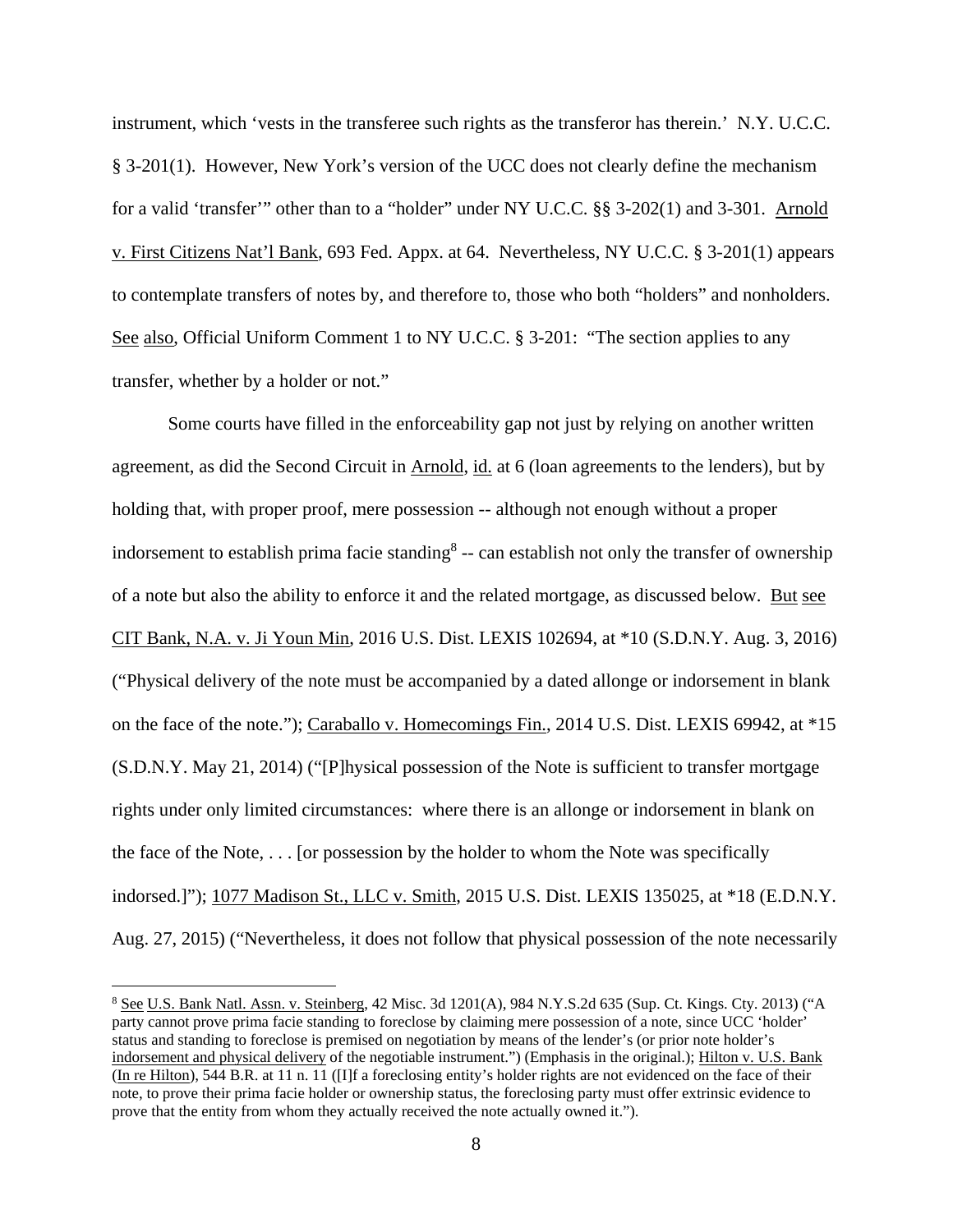establishes standing. Physical possession of a note is sufficient where there is an indorsement in blank on the face of the Note.") (emphasis in original; internal quotations omitted), adopted by 2015 U.S. Dist. LEXIS 134173 (E.D.N.Y. Sept. 30, 2015), aff'd 2016 U.S. App. LEXIS 21656 (2d Cir. Dec. 5, 2016).

Two courts have addressed in detail the grounds for enforcing an improperly indorsed note based on possession: Hilton v. U.S. Bank (In re Hilton), 544 B.R. at 1, and Bank of N.Y. Mellon v. Deane, 41 Misc. 3d 494, 970 N.Y.S.2d 427 (Sup. Ct. Kings Cty. 2013). As noted above, in Hilton the claimant lacked a proper allonge and therefore did not satisfy NY U.C.C. §§ 1-201(21), 3-203(1) and 3-301 to be a "holder." Id. at 10-11. Nevertheless, the court observed that "[t]oday, in the context of determining the proper form of an assignment of ownership rights in a mortgage note, courts unfailingly state that an assignment may be effectuated by either a written assignment of the underlying note or the physical delivery of the note." Id. at 12 (internal quotation and citations omitted). Moreover, "[c]ertain courts have expanded this definition and held that physical delivery does not only constitute a proper assignment of ownership rights, but that it also serves to transfer holder rights pursuant to N.Y. U.C.C. § 3- 201." Id. (citations omitted). Relying on the foregoing, as well as NY U.C.C.  $\S$ § 1-103(b),<sup>9</sup> and 3-603(2),<sup>10</sup> as well as Official Uniform Comment 8 to NY U.C.C. § 3-201,<sup>11</sup> Judge Littlefield

<sup>&</sup>lt;sup>9</sup> NY U.C.C. § 1-103(b) provides, "Unless displaced by the particular provisions of this act, the principles of law and equity . . . supplement its provisions." That is, it permits gap-filling where the U.C.C. does not wholly displace the subject matter.

<sup>&</sup>lt;sup>10</sup> NY U.C.C. § 3-603(2) provides, "Payment or satisfaction may be made with the consent of the holder by any person including a stranger to the instrument. Surrender of the instrument to such a person gives him the rights of a transferee (Section 3-201)." That is, the NY U.C.C. acknowledges that surrender of an instrument, at least to one who has paid or satisfied it, will give such person the rights of a transferee under NY U.C.C. § 3-201.

<sup>&</sup>lt;sup>11</sup> Official Uniform Comment 8 to NY U.C.C. § 3-201 states, "[T]he transferee without indorsement of an order instrument is not a holder and so is not aided by the presumption that he is entitled to recover on the instrument provided in Section 3-307(2). The terms of the obligation do not run to him, and he must account for his possession of the unendorsed paper by proving the transaction through which he acquired it. Proof of a transfer to him by a holder is proof that he has acquired the rights of a holder and that he is entitled to the presumption." (Emphasis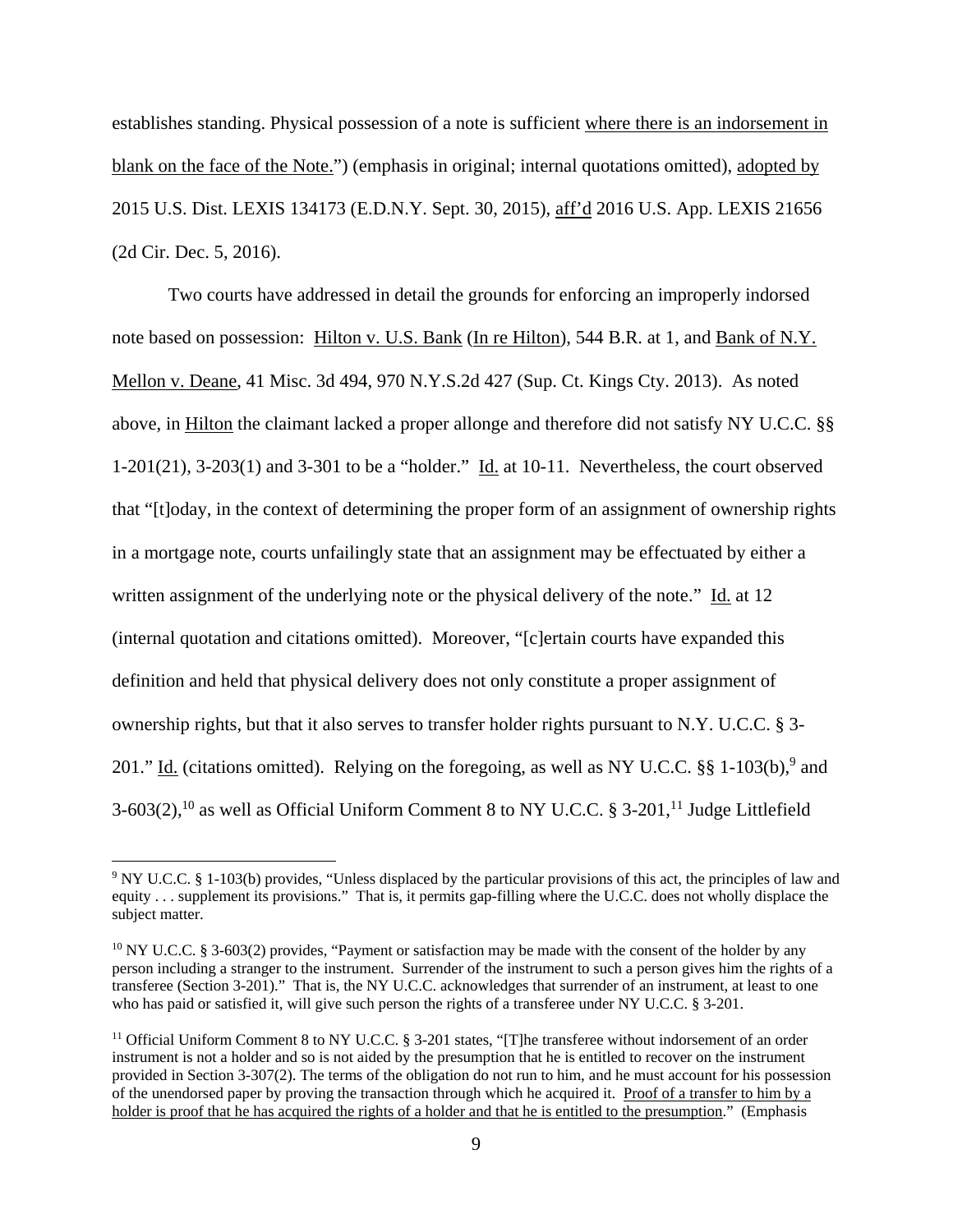concluded that if a party in possession of a mortgage note establishes its acquisition of the note from a proper holder under NY U.C.C.  $\S$  1-201(21), it, too, is entitled to the rights of a holder to enforce the note. Id. at 12-13.

In Bank of N.Y. Mellon v. Deane, the foreclosing plaintiff, Bank of N.Y. Mellon, asserted standing based on its possession of a note specifically indorsed to another institution, JPMorgan Chase Bank, N.A. 41 Misc. 3d at 497-98.<sup>12</sup> Like the Hilton court, Deane starts its analysis by discussing the rights of a "holder" under NY U.C.C. §§ 1-201(21) and 3-202(1). Id. at 499. The court concludes, though, that one "need not be the holder of an instrument in order to be a person entitled to enforce it." Id. at 500. As in Hilton, it reaches this conclusion in part by citing various New York courts' general statements that physical delivery of a note suffices to transfer the note. Id. at  $502<sup>13</sup>$  It also relies in large part on a version of the U.C.C. that is not, however, enacted in New York -- citing to Revised U.C.C. § 3-203(a), which provides, "An instrument is transferred when it is delivered by a person other than its issuer for the purpose of giving to the person receiving delivery the right to enforce the instrument," id. at 500, and Revised U.C.C. § 3-301(ii), which provides that "a nonholder in possession" of the instrument may under certain circumstances have the rights of a "holder." Id. Also as in Hilton, the court in Deane notes that the NY U.C.C. uses the term "transfer" of a negotiable instrument in § 3-201 that is not necessarily a "negotiation" to a "holder" under NY U.C.C. § 3-202, and states that the

added.). NY U.C.C. § 3-307(2) states that "When signatures are admitted or established, production of the instrument entitles a holder to recover on it unless the defendant establishes a defense."  $12$  The plaintiff also relied on a purported assignment of the note, but the court determined that the language relied on did not constitute an assignment. Id. at 498, 506.

<sup>13</sup> See, e.g., Homecomings Fin., LLC v. Guldi, 108 A.D.3d, 506, 508-09, 969 N.Y.S.3d 470 (2d Dep't. 2013); Deutsche Bank Nat'l. Trust Co. v. Barnett, 88 A.D.3d 636, 638, 931 N.Y.S.2d 630 (2d Dep't. 2011); GRP Loan, LLC v. Taylor, 95 A.D. 3d at 1173; Flyer v. Sullivan, 284 A.D. 697, 699, 134 N.Y.S.2d 521 (1<sup>st</sup> Dep't. 1954). See also Aurora Loan Servs., LLC v. Taylor, 25 N.Y.3d at 361 ("The physical delivery of the note to the plaintiff from its owner . . . may, in certain circumstances, be sufficient to transfer the mortgage obligation and create standing to foreclose.").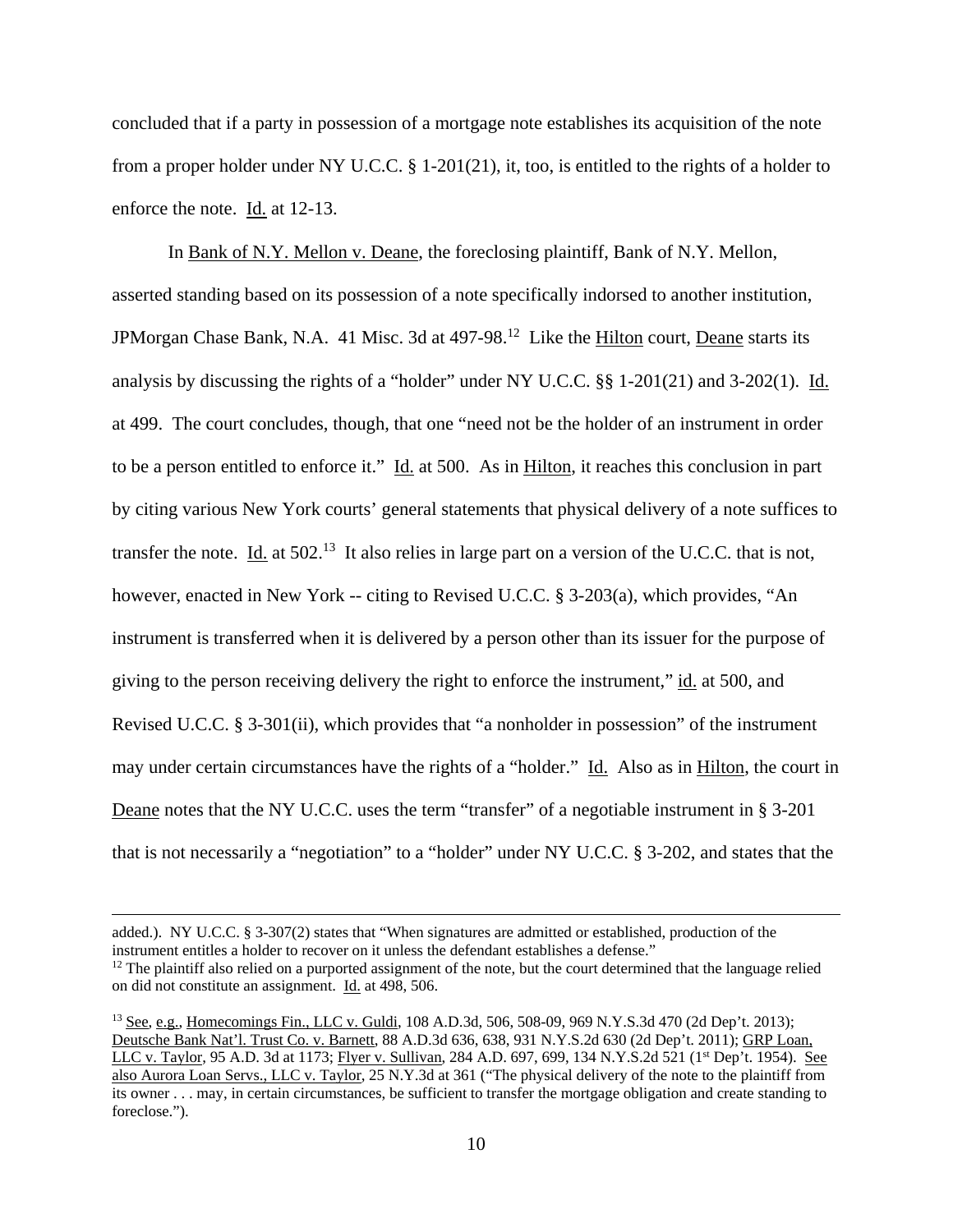New York common law of assignment can apply to such a transfer, including assignment by physical delivery. Id. at 501, citing Blake v. Weiden, 291 N.Y. 134, 139 (1943) ("No reason appears why the misguided use of an indorsement form should put the purported indorsees entirely outside the protection of the courts. Surely there was in this case at least a constructive delivery of the note to the three beneficiaries of the estate and, that being so, the transferees would have taken title to the instrument or to the chose in action without any written words of transfer at all.").

These cases have a certain logic and an underlying policy appeal (as shown by their references to the Revised U.C.C. sections not adopted in New York but adopted by the majority of states), although their statutory support in various provisions of the NY U.C.C. is only tangential. Perhaps more persuasively, they also rely on the statement in scores of opinions applying New York law that a plaintiff has standing to enforce a mortgage where it is either "the holder or assignee of the underlying note" and "[e]ither a written assignment of the underlying note or the physical delivery of the note is sufficient to transfer the obligation, and the mortgage passes with the debt as an inseparable incident." See, e.g., DLJ Mtge. Capital, Inc. v. Sosa, 153 A.D.3d 666, 667-68, 60 N.Y.S.3d 2778 (3d Dep't. 2017) (citations omitted). As discussed above, the term "holder" has a specific definition under the N.Y. U.C.C. tied to proper indorsement, but when referring time and again to physical delivery of the note being sufficient to transfer the obligation, the New York cases routinely do not add the condition that the note be properly indorsed. Moreover, at least some do not discuss indorsement at all and thus at least implicitly stand for the proposition that merely proper proof of possession establishes the ability to enforce a note and mortgage. See, e.g., id.; Bank of N.Y. Mellon Trust Co. v. Sachar, 95 A.D.3d 695, 943 N.Y.S.2d 893 (1<sup>st</sup> Dep't. 2012); <u>see also</u> cases cited in n. 13 hereof.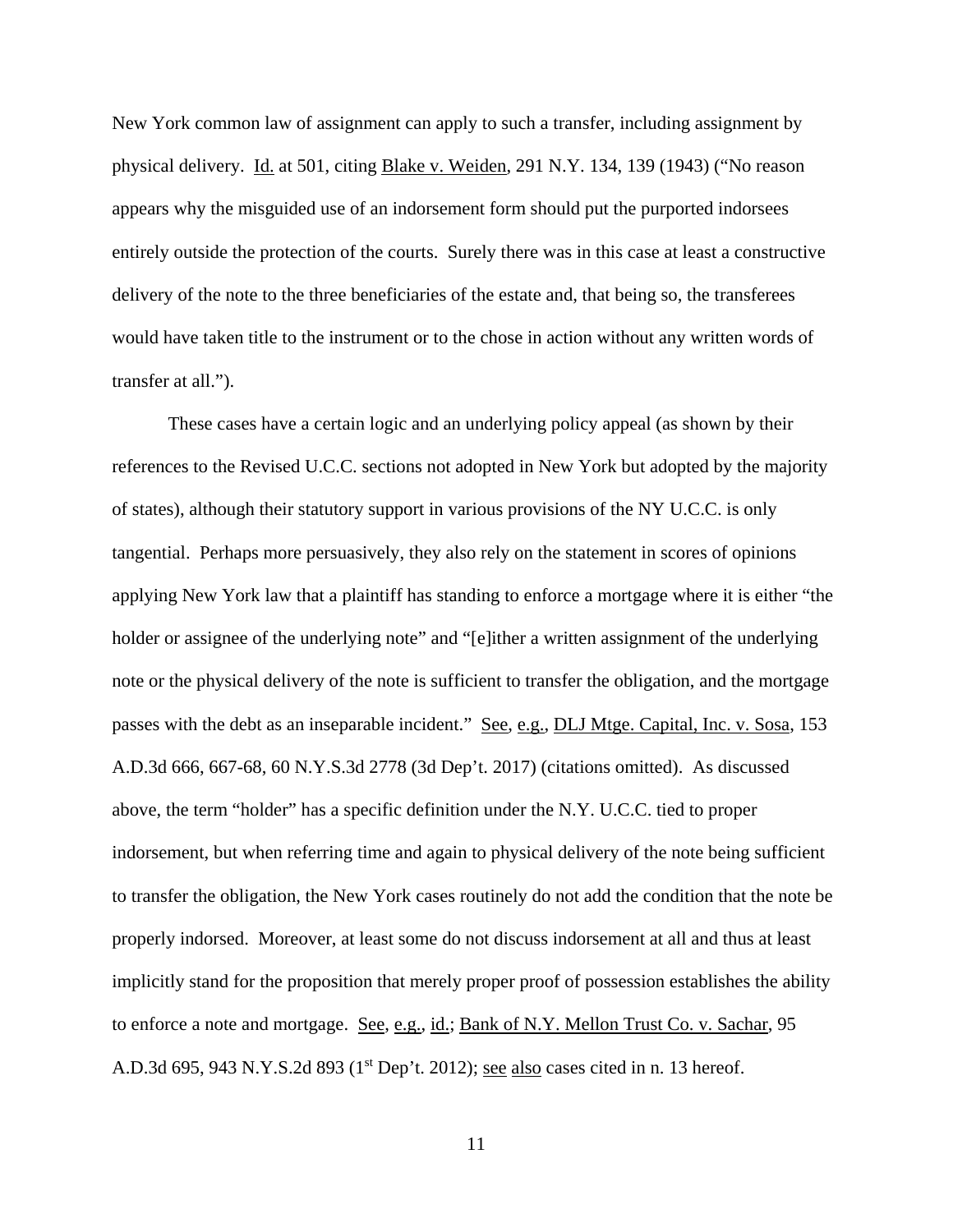On the other hand, it is clear from many opinions employing the foregoing "possession" language that the plaintiff had in addition established its "holder" status with a properly indorsed note, see JPMorgan Chase Bank, Natl Assn. v. Verderose, 154 A.D.3d 1198, 1200, 63 N.Y.S.3d 79 (3d Dep't. 2017); Deutsche Bank Natl Trust Co. v. Logan, 146 A.D.3d 861, 862, 863, 45 N.Y.S.3d 189 (2d Dep't. 2017) ("[T]here is simply no requirement that an entity in possession of a negotiable instrument that has been indorsed in blank must establish how it came into possession of the instrument in order to be able to enforce it.") (emphasis added); and Deutsche Bank Natl Trust Co. v. Monica, 131 A.D.3d 737, 738-39, 15 N.Y.S.3d 863 (3d Dep't. 2015), or had shown that it was an authorized agent of a holder with a proper indorsement. Aurora Loan Servs., LLC v. Taylor, 25 N.Y.3d at 359. One would expect, moreover, that the appellate courts would explain the basis and parameters of a gap-filling rule that an improperly endorsed note and mortgage are enforceable by mere possession before adopting it.

 In any event, under the present facts, the Court does not need to delve further into how to apply these precedents, because even under the Hilton and Deane analyses, if a note is claimed to be transferred merely by delivery of possession -- that is, without a proper indorsement -- the claimant must show that it came "from a person entitled to enforce [the note], for the purpose of giving the plaintiff the right to enforce it." Bank of N.Y. Mellon v. Deane, 41 Misc. 3d at 506, relying in large measure on the NY U.C.C.'s definition of "delivery": "'Delivery' . . . with respect to an instrument . . . means voluntary transfer of possession," N.Y. U.C.C. § 1-201(15), combined with N.Y. U.C.C. § 3-201(1). Or, as stated by In re Hilton, lacking a proper indorsement the claimant "must offer extrinsic evidence to prove that the entity from whom they received the note actually held or owned it," 544 B.R. at 11 n. 11, and "trace the note's chain of custody from their receipt back to the last individual who held the note pursuant to N.Y. U.C.C.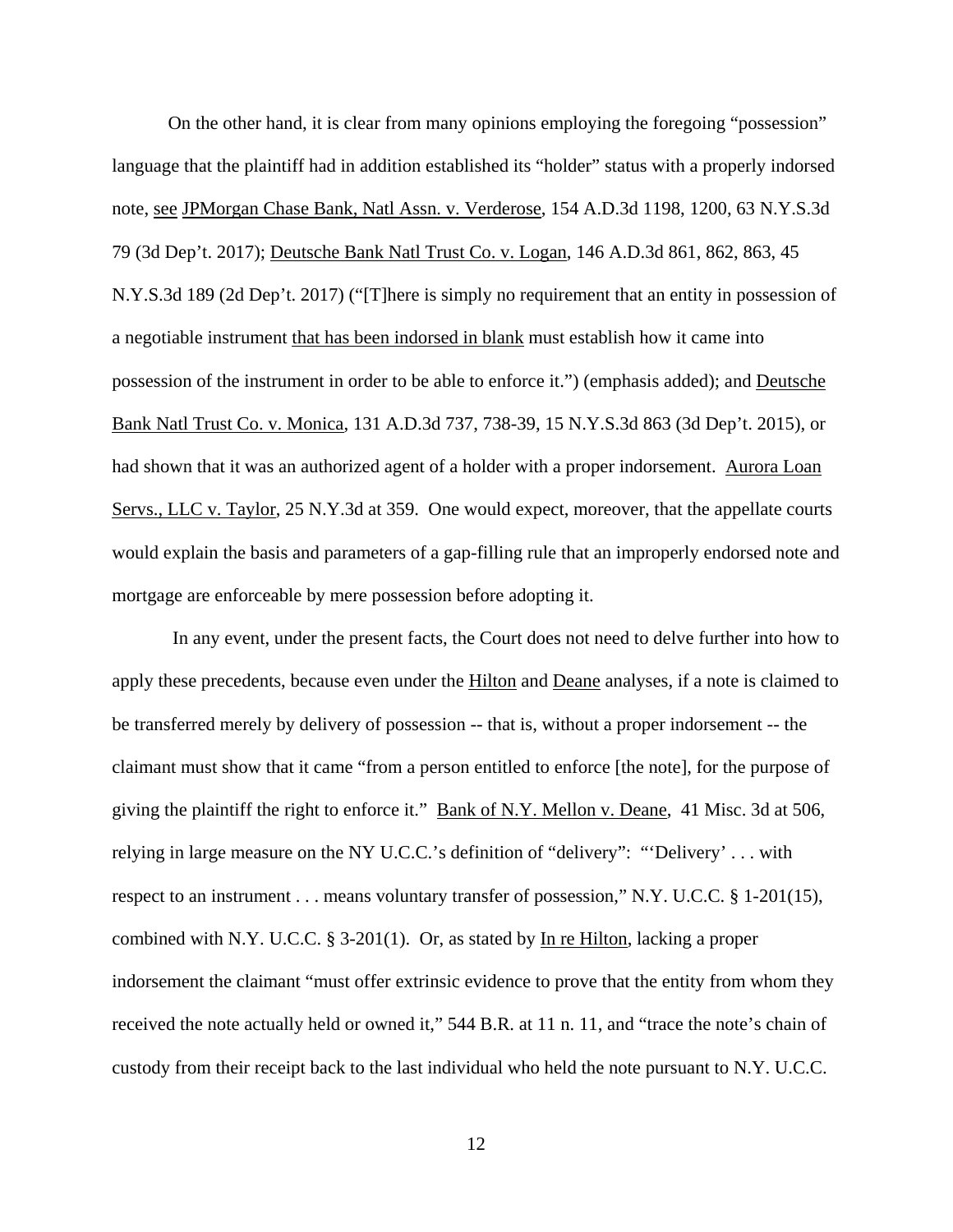§ 1-201(21)." Id. at 12. See also U.S. Bank Natl Assn. v. Steinberg, 42 Misc. 3d 1201(A), 984 N.Y.S.2d 635 (Sup. Ct., Kings Cty. 2013). Here, U.S. Bank has provided no evidence of how or from whom it received and has held the Note, either by the deadline set by the Bankruptcy Rules and Local Bankruptcy Rules to respond the Claim Objection, by the Court's extension of that deadline to three-and-a-half months after the Claim objection was filed, or by the final hearing, another three months later, and despite the Court's warning at the initial hearing on May 23, 2018 that it would need to introduce such evidence. Compare In re Hilton, 544 B.R. at 12 (claimant showed possession of original note and a loan schedule referencing the underlying loan and its electronic records of transfer: note enforceable); Bank of N.Y. Mellon v. Deane, 41 Misc. 3d at 507-08 (no evidence of delivery to plaintiff from prior holder with right to enforce note: note unenforceable); see also Loancare, a Div. of FNF Servicing Inc. v. Coleman. 46 Misc. 3d 1225(A), 9 N.Y.S.3d 593 (Sup. Ct., Kings Cty. 2015) (note unenforceable: "In sum, plaintiff offered no factual details as to by whom or by which entity physical delivery of the note was made to it."). Even where a loan was properly indorsed to a lender who gave its servicer authority to act on its behalf by a limited power of attorney (and, in addition, the defendants never requested discovery), the New York Court of Appeals required a records custodian's affidavit that attested to first hand examination with attachments showing the note's chain of ownership. Aurora Loan Servs., LLC v. Taylor, 25 N.Y.3d at 362. See generally 1077 Madison St., LLC v. Smith, 670 Fed. Appx. 745, 747 (2d Cir. 2016) (affirming grant of summary judgment to defendant against plaintiff who only produced the underlying note without a proper indorsement). Under the circumstances, therefore, U.S. Bank has not established by a preponderance the evidence that it is entitled to enforce the Note, and therefore the underlying mortgage, and thus Claim No. 16-1 should be disallowed and expunged.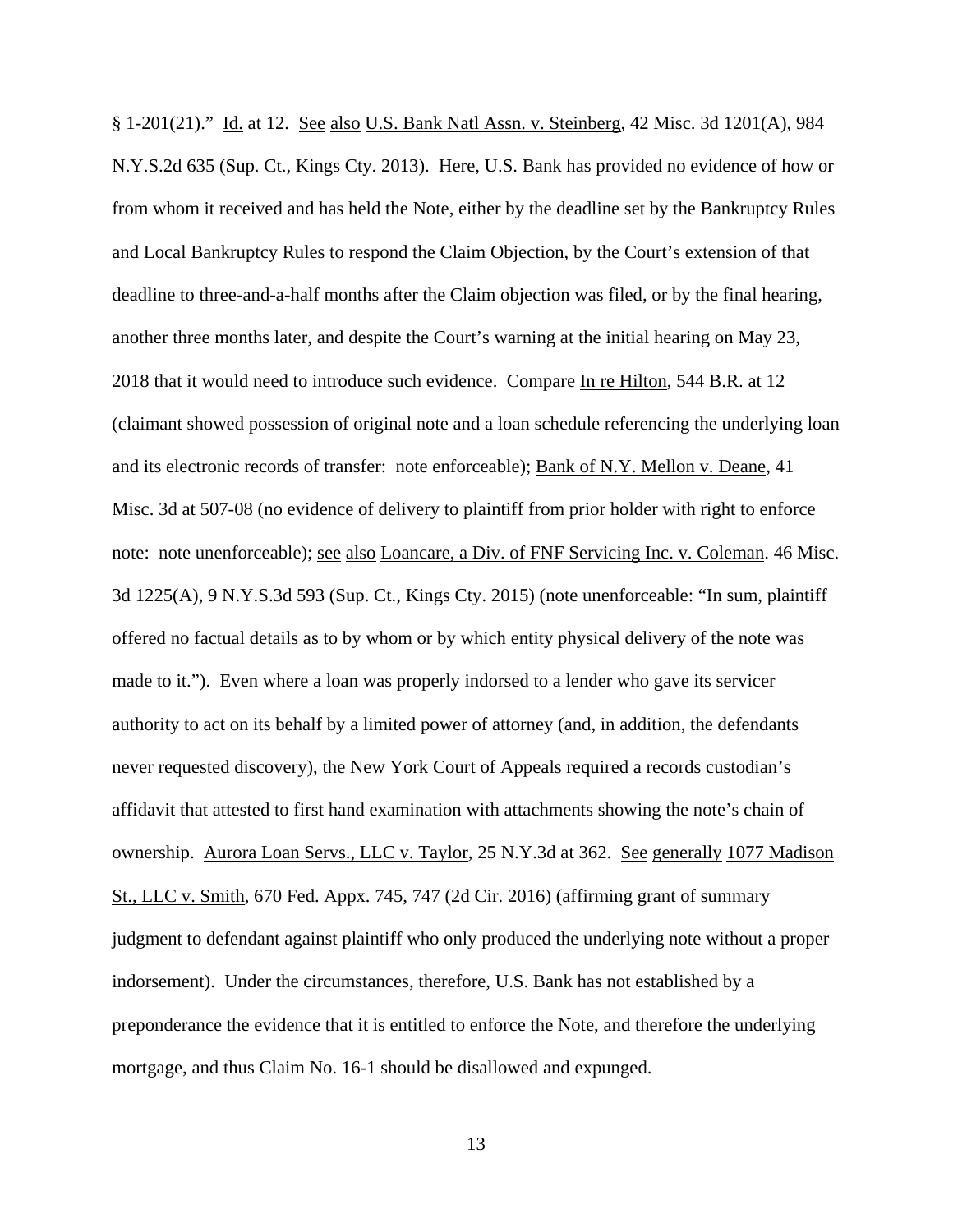**B. Scope of 11 U.S.C. § 506(d).** With exceptions not applicable here, 11 U.S.C. § 506(d) provides, "To the extent that a lien secures a claim against the debtor that is not an allowed secured claim, such lien is void." In light of the disallowance of Claim No. 16-1, the Debtors seek an order under that section declaring the mortgage lien on the Property void. This request is overbroad, however, for two reasons.

First, the plain language of section 506(d) states that the lien is void "[t]o the extent that" it secures a claim that is not an allowed secured claim. Claim No. 16-1 is a secured claim asserted only by U.S. Bank: the Court has not disallowed any claim by any other possible holder of a lien on the Property. Thus the lien should be declared void only as to U.S. Bank and its successors and assigns' asserted interests in the Property. The lien of parties who did not file a proof of claim, to the extent valid and enforceable, would ride through this chapter 13 case notwithstanding such failure to file. Dewsnup v. Timm, 502 U.S. 410, 417 (1992); In re Leitner, 221 B.R. 502, 506 (Bankr. D. Neb. 1998) ("[E]ven if counsel fails to file a proof of claim, the mortgage will not be avoided under  $\S 506(d)$ ."

Second, as discussed by Judge Brand in Bank of New York Mellon v. Lane (In re Lane), 589 B.R. at 399, there appears to be a valid lien on the Property, just not one enforceable by U.S. Bank, but "the 'true' lienholder never subjected itself to the bankruptcy court's jurisdiction." Id. at 411. By declaring void the lien of a party not before it, the Court would violate the party's right to due process. Id.

Of course, this ruling does not preclude the Debtors from pursuing a recognized collective action to quiet title.

#### **Conclusion**